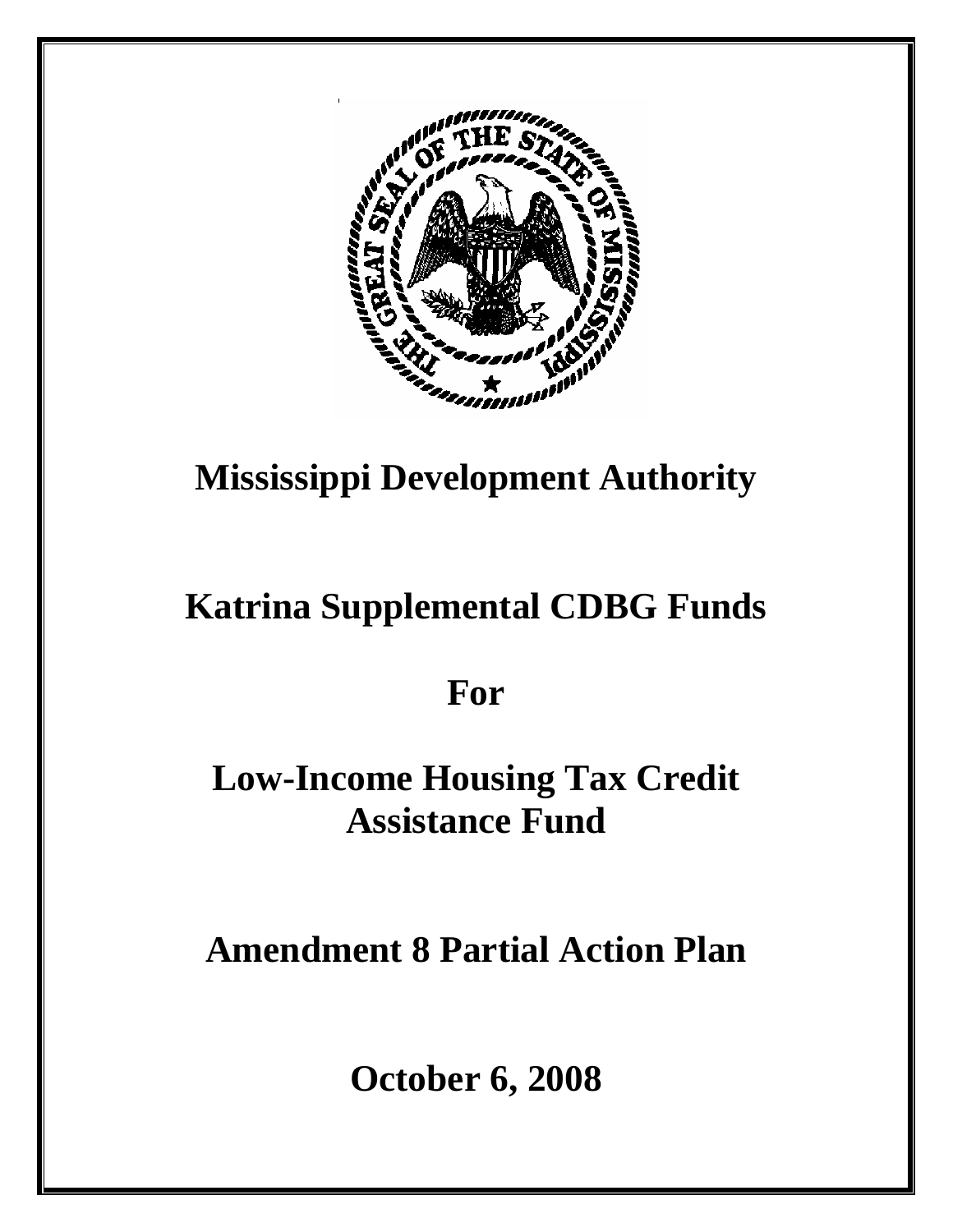#### **Mississippi Development Authority Partial Action Plan For Low-Income Housing Tax Credit Assistance Fund**

#### **OVERVIEW**

This Action Plan pertains to the additional use of the \$5.058 billion allocation in CDBG funding from HUD as part of the \$5.48 billion federal appropriation through the Emergency Supplemental Appropriation Act for Defense, the Global War on Terror, and Hurricane Recovery, 2006 (Public Law 109-234). These monies have been designated by Congress for "necessary expenses related to disaster relief, long-term recovery, and restoration of infrastructure in the most impacted and distressed areas related to Hurricanes Katrina, Rita, or Wilma<sup>"</sup>

This amendment provides \$30 million from the Small Rental Assistance Program to support the restoration of affordable housing. The need for affordable housing has resulted in this program as part of the solution to the economic downturn of the current real estate and tax credit market. The reduction in tax credit benefits has resulted in a shortfall of tax credit financing that is used for much needed low to moderate housing along the Mississippi Gulf Coast. By providing these funds to offset the tax credit funding gap, developers will be offered the opportunity to continue the rebuilding of housing needs for the residents of the Gulf Coast.

MDA expects the total cost of this program, including administrative cost, not to exceed \$30 million. This action plan is designed to be consistent with the primary objective of providing funds for projects with activities that meet one of the following national objectives of the Housing and Community Development Act of 1974, as amended:

- Benefits to Low/Moderate Income Persons Give maximum feasible priority to activities that will benefit low and moderateincome persons
- Slums or Blight

Aid in the prevention or elimination of slums or blight

• Urgent Needs

 Meet other community development needs having a particular urgency Because existing conditions pose a serious and immediate threat to the health or welfare of the community and where other financial resources are not available to meet such needs.

#### **PURPOSE**

MDA intends to implement the Program to provide up to \$30 million in CDBG funding to certain owners of affordable housing projects (the "Borrowers"). The Funds are intended to provide an additional source of gap financing for projects (the "Projects") receiving affordable housing tax credits (the "Credits") from Mississippi Home Corporation ("MHC"), as a result of market-wide repricing of Credits since allocation by MHC. As described below, the Funds will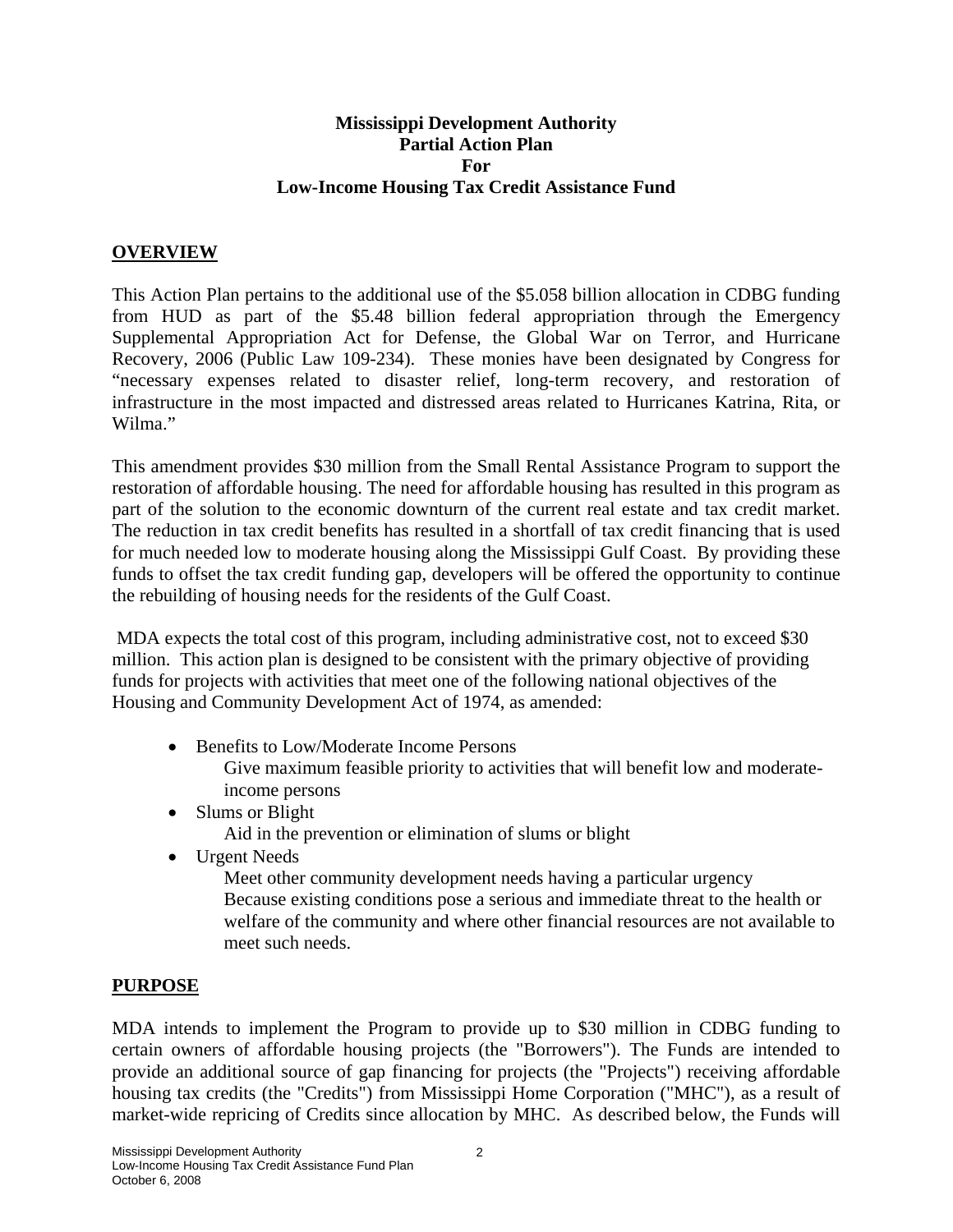only be made available to eligible Borrowers in the form of loans (the "Loans") from MDA. Grants will not be available under the Program.

#### **PROGRAM ELIGIBILITY**

The Program intends to provide Funds only to the extent of Project gaps resulting from recent nation-wide downward repricing of Credits. In addition, the following requirements must be met:

- (i) The Project must be located in Pearl River, Hancock, Harrison or Jackson Counties (the "Covered Area") and must have received an award of Credits from MHC during or after 2006 under MHC's then applicable Qualified Allocation Plan (the "QAP");
- (ii) The Borrower must secure a revised commitment letter from a Project equity syndicator/investor (the "Syndicator or Investor") (which does not need to be the same Syndicator or Investor included in the Borrower's application for Credits), demonstrating an adverse change in pricing since MHC's allocation of Credits to the Project;
- (iii) The Project must continue to satisfy all income and rent restrictions, as well as minimum unit set-asides, to meet Credit requirements under the QAP and Section 42 of the Internal Revenue Code of 1986, as amended (the "Code");
- (iv) The Borrower, together with the Project's development team, must demonstrate to the satisfaction of the MDA or its contractor the experience and ability to successfully develop, own, operate and manage an affordable housing development in accordance with the QAP and Section 42 of the Code, including meeting applicable time limits for completion and placing the Project in-service; and
- (v) After accounting for Loan proceeds, the Project must remain "financially feasible" as required by Section 42 of the Code and the QAP. Borrowers will not be allowed to restructure Projects and will be held to the cost information and the amount of any construction and permanent loans submitted in the original application for Credits. However, any subsequent additional credits awarded by MHC may be considered in the calculation for the funding gap created by capital markets.
- (vi) The Borrower must not have closed permanent or construction financing for a Project that is to receive financing under this program including the tax credit limited partnership.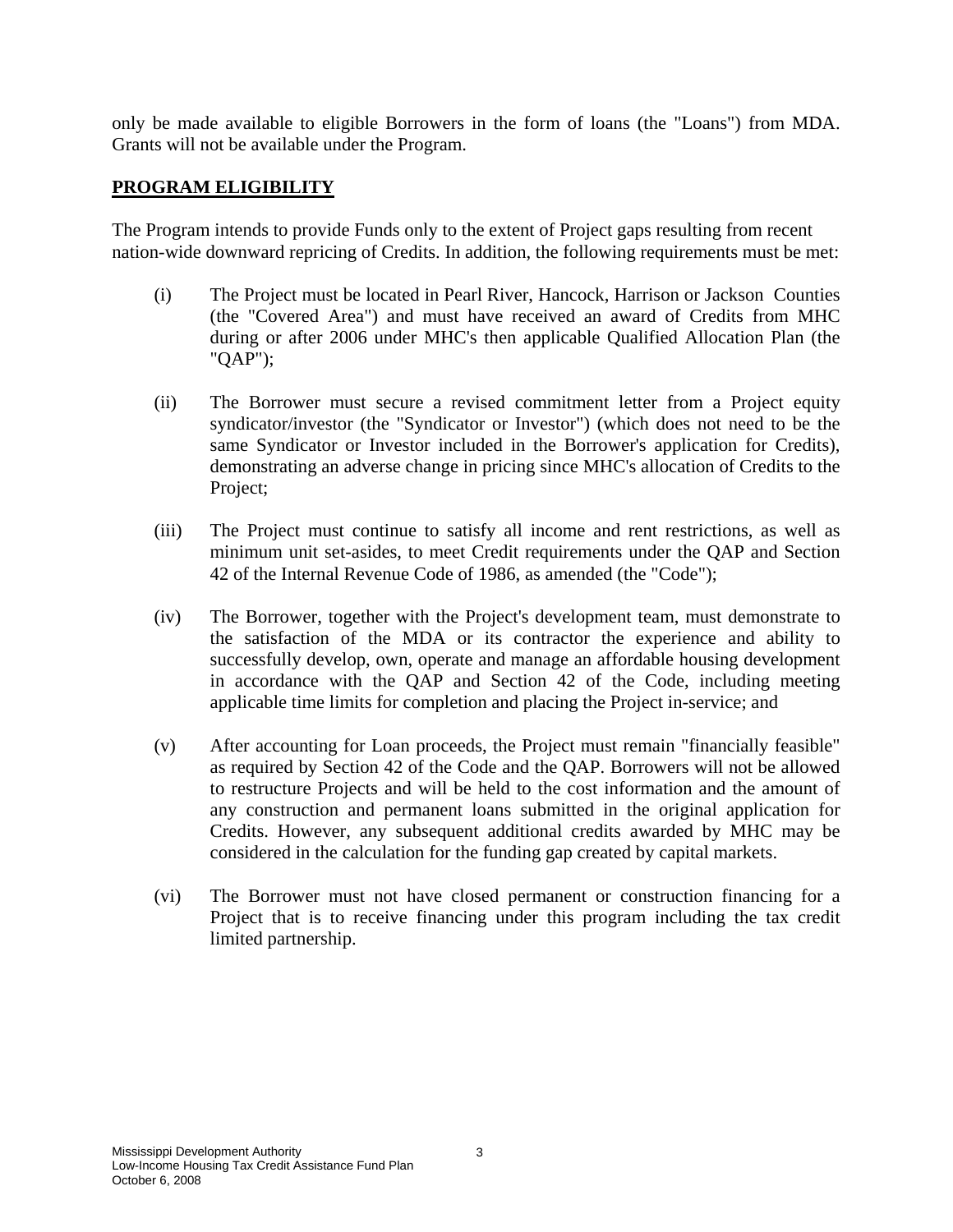# **TERMS AND CONDITIONS**

Loan Amount: Generally, the amount of the Loan may not be less than \$250,000 and may not exceed the lesser of:

- (i) assuming all of the equity is contributed by the Syndicator/Investor, an amount that would allow the Borrower to pay 60% of the developer fee (the "Developer Fee") for the Project prior to receipt of Form 8609's;
- (ii) the sum of \$.075 of every Credit dollar originally allocated to the Project;
- (iii) an amount equal to the difference in the price of the Credits underwritten by MHC in the original Credit application less the price of the Credits in the Syndicator's/Investor's revised commitment letter; or
- $(iv)$  \$2,500,000.

The State has the authority to increase the maximum loan amount on a case by case basis and may waive the maximum amount. The State reserves the right to negotiate the loan amount on each project.

Disbursement: No Borrower will be eligible to receive Funds until its admission of the Syndicator/Investor as, as applicable, a member or limited partner of Borrower. Thereafter, Loan proceeds will be disbursed, upon written request of the Borrower to MDA, and to the extent that the Syndicator/Investor makes equity contributions. A request for disbursement shall include the amount of proceeds requested and a certification from the Borrower and the Syndicator/Investor that the Borrower has sought an equity contribution in an amount equal to the Loan funds being requested and that the Syndicator/Investor will fund the equity that the Borrower has sought. Upon receipt of a valid request and certificate executed by the Borrower and the Syndicator/Investor, the MDA, within five (5) business days from receipt of such request, advise MDA to disburse the requested Loan proceeds to the Borrower, following Borrower's receipt of the equity investment from the Syndicator/Investor.

Interest: The Loan shall bear interest at a rate of up to 1.75%.

Repayment: Principal and interest on the Loan shall be paid solely from and to the extent of:

- (i) a percentage of available cash flow from the Project and
- (ii) proceeds of any refinancing of the Project. There shall be no penalty for prepayment of the Loan.

Security: The Loan shall be nonrecourse (with exceptions for fraud, malfeasance and material misrepresentation) secured debt. The Loan shall be subordinate to all other Project financing (including any Developer Fee Note). As reasonably requested by any other commercial lender, MDA will execute a subordination agreement with respect to the Loan.

The Loan shall not be assumable.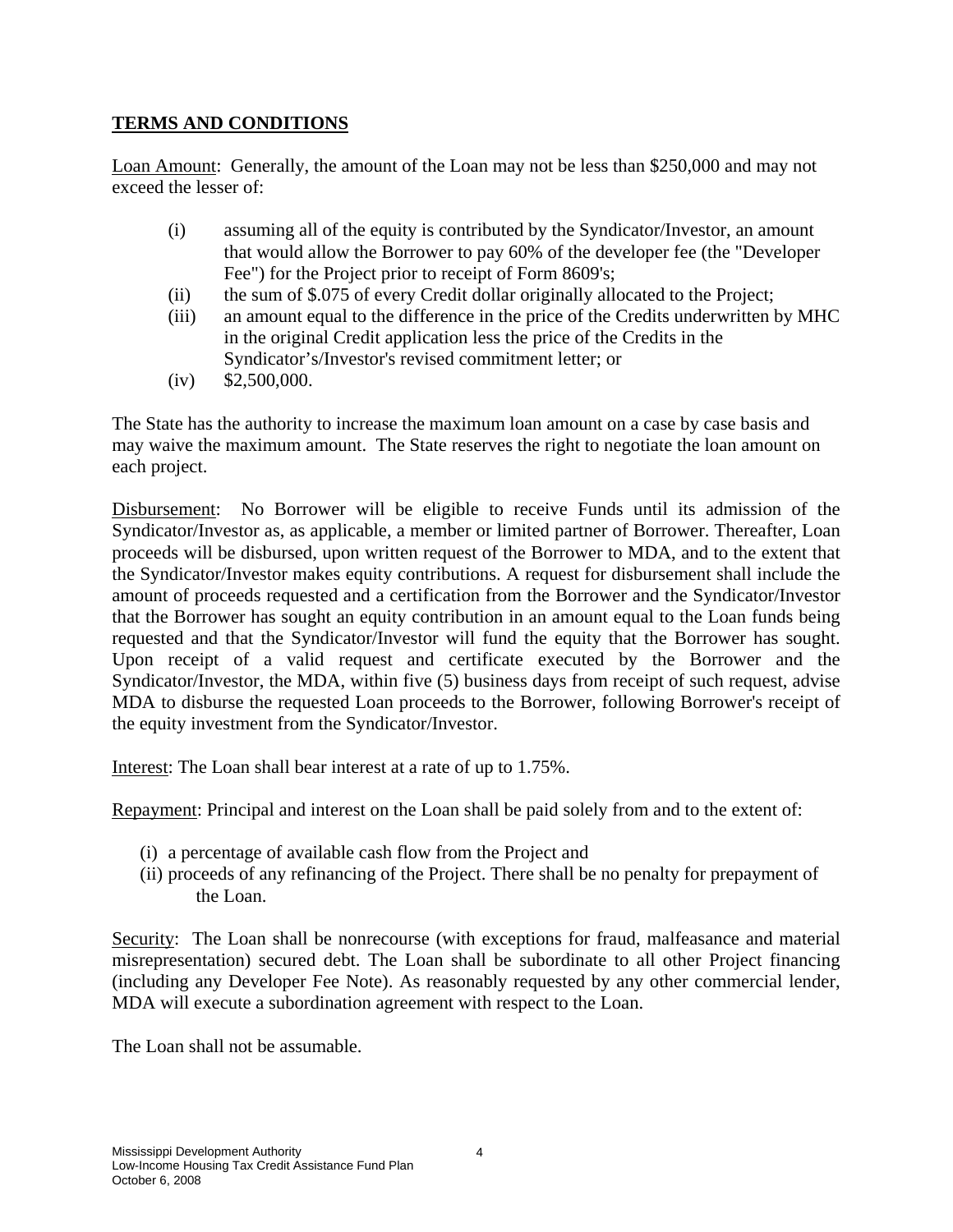### **LOAN ADMINISTRATION**

The Program shall be administered by the MDA and sub grantee MHC. MHC was established by the State Legislature in 1989 as the legal successor in interest to the Mississippi Housing Finance Corporation as a government instrumentality, separate and apart from the State, charged with raising funds from private investors to finance the acquisition, construction and rehabilitation of residential housing for persons of low to moderate income within the State. In such capacity, MHC shall be responsible for the following:

- (i) Establishing a streamlined approval process that includes appropriate due diligence procedures;
- (ii) Creating and facilitating the closing process;
- (iii) Causing disbursement of the Loan proceeds as previously outlined;
- (iv) Providing weekly progress reports to MDA, disclosing the following:
	- (a) a list of applications submitted,
	- (b) status as approved or declined;
	- (c) a list of all Loans closed and funds disbursed;
	- (d) a list of applications delayed for approval or closing describing the reasons for the delay;
	- (e) a list of Borrowers and amount of Funds awarded thereto; and
	- (f) any other information required by MDA; and
	- (g) servicing the Loan as outlined below.

The MDA will make every effort to cause the Loan closing to occur within thirty (30) days from the date of approval. The MDA will follow all federal laws relating to Community Development Block Grant funds in administering the Program.

#### Schedule of Approval and Funding

Applications for Funds are expected to be available subsequent to public comment and HUD approval of the plan.

#### **Application Review**

All applications will be reviewed, scored, and approved by the MDA and MHC using a scoring system established by the MDA (see "Scoring" below). Borrowers must meet the minimum score established by MDA, to be approved for Funds. Applications will either be approved or declined within thirty (30) days of receipt based on the scoring system outlined below. The MDA may delay decisions up to fifteen  $(15)$  days beyond the thirty  $(30)$  – day period if it determines that such additional time is required to adequately review an application. The MDA will have the right to request additional information to evaluate any application.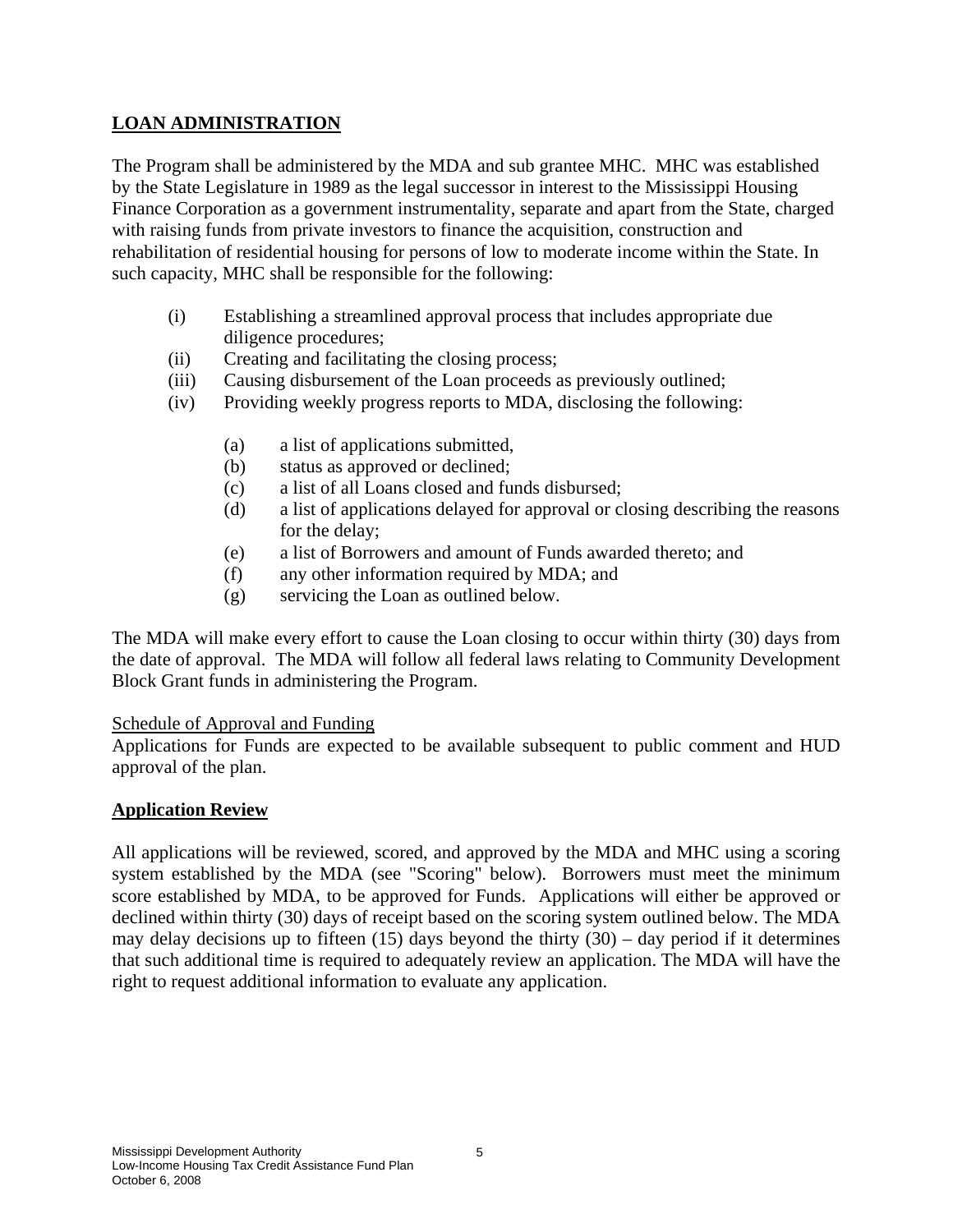#### **Application Scoring and Selection**

The MDA will adopt a scoring system for awarding Funds that is fair and consistent with the purpose of the Program. The scoring should reflect the items outlined below:

| (i)   | Timely closing of the Loan: $(0 to 50 points)$                         |           |  |
|-------|------------------------------------------------------------------------|-----------|--|
|       | Closing within 30 days:                                                | 50 points |  |
|       | Closing within 31-60 days:                                             | 40 points |  |
|       | Closing within 61-90 days:                                             | 30 points |  |
|       | Closing over 90 days:                                                  | 0 points  |  |
| (ii)  | Readiness/timing to proceed with construction: $(0 to 40 points)$      |           |  |
|       | Within 30 days of closing the Loan:                                    | 40 points |  |
|       | Within 60 days of closing the Loan:                                    | 30 points |  |
|       | Within 90 days of closing the Loan:                                    | 10 points |  |
|       | Over 90 days                                                           | 0 points  |  |
| (iii) | Demonstration of a reduction in tax credit proceeds: (up to 30 points) |           |  |
|       | 15 points - Original commitment letter from the Syndicator/I           |           |  |

15 points - Original commitment letter from the Syndicator/Investor and a term sheet for a new commitment with a clear explanation of the change in pricing.

> 30 points - Original commitment letter from the Syndicator/Investor and a new commitment letter with a clear explanation of the change in pricing.

(iv) Gap Loan as a percentage of the original amount of the low income housing tax credit equity paid to the transaction as evidenced by the original equity commitment from the tax credit syndicator. (not to exceed \$2,500,000, 10-40 points):

| 0 to 10%           | 40 points |
|--------------------|-----------|
| $> 10\%$ up to 15% | 35 points |
| $> 15\%$ up to 20% | 25 points |
| Over $20%$         | 10 points |

(v) Evidence that the Project has sufficient sources to proceed: (0 to 40 points) 40 Points - No gap in Project sources after the Funds are committed 20 Points - A gap of less than 5% of total development costs for the Project, together with evidence acceptable to the MDA or its contractor that the gap will be filled by closing on the gap loan and evidence of their availability for the project within 30 days of closing the gap loan 0 Points - A gap of 5% or more

| <b>Maximum Points:</b>              |            |
|-------------------------------------|------------|
| <b>Minimum Points for Approval:</b> | <b>140</b> |

*At the sole discretion of the MDA, Funds may be awarded to Projects that have less than 140 points (to the extent of Funds available), but only after all other awards have been made*.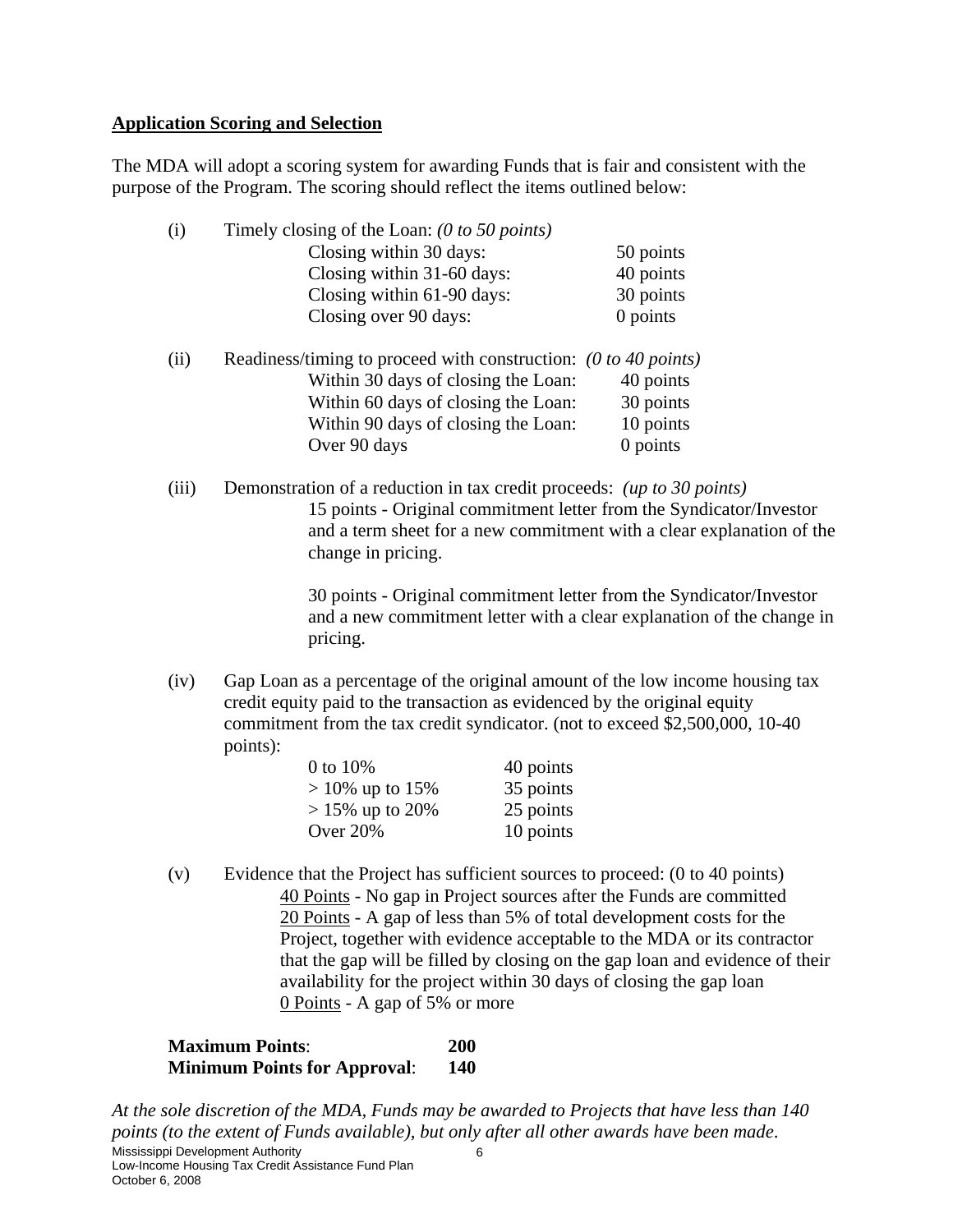# **Servicing**

MHC will process and service the Loans for a fee that does not exceed 75 basis points of the outstanding principal balance of the Loan. Any such fee will be included in the loan rate. MHC shall monitor and enforce all provisions of the Loans during the terms thereof.

# **OTHER GENERAL INFORMATION**

# **Eligible Activities**

All proposed activities must meet the HUD eligible activities found in Section 105(a) of the Housing and Community Development Act of 1974, and any related waivers and alternative requirements authorized by HUD, including the waiver previously provided for buildings for the general conduct of government. Projects may include more than one activity

The following is a listing of possible eligible activities:

- (1) the acquisition of real property (including air rights, water rights, and other interest therein) which is:
	- a. blighted, deteriorated, deteriorating, undeveloped, or inappropriately developed from the standpoint of sound community development and growth;
	- b. appropriate for rehabilitation or conservation activities;
	- c. appropriate for the preservation or restoration of historic sites, the beautification of urban land, the conservation of open spaces, natural resources, and scenic areas, the provision of recreational opportunities, or the guidance of urban development;
	- d. to be used for the provision of public works, facilities, and improvements eligible for assistance under this title; or
	- e. to be used for other public purposes
- (2) the acquisition, construction, reconstruction, or installation (including design features and improvements with respect to such construction, reconstruction, or installation that promote energy efficiency) of public works, facilities (except for buildings for the general conduct of government), and site or other improvements;
	- a. Water and sewer facilities
	- b. Community, Senior and Health Centers
	- c. Fire protection facilities
	- d. Parking, streets, curbs, gutters and sidewalks, parks and playground
	- e. Shelters for the homeless
	- f. Flood and Drainage Improvements
- (3) special projects directed to the removal of material and architectural barriers which restrict the mobility and accessibility of elderly and handicapped persons;
- (4) clearance, demolition, removal of buildings and improvements, and movement of structures and other sites.
- (5) rehabilitate, preserve and restore historic properties, provided such activities meet a national objective.
- (6) rehabilitation of commercial or industrial buildings, provided rehabilitation meets a national objective. However, the rehabilitation of a commercial or industrial building owned by a private for-profit business may qualify under the rehabilitation category only if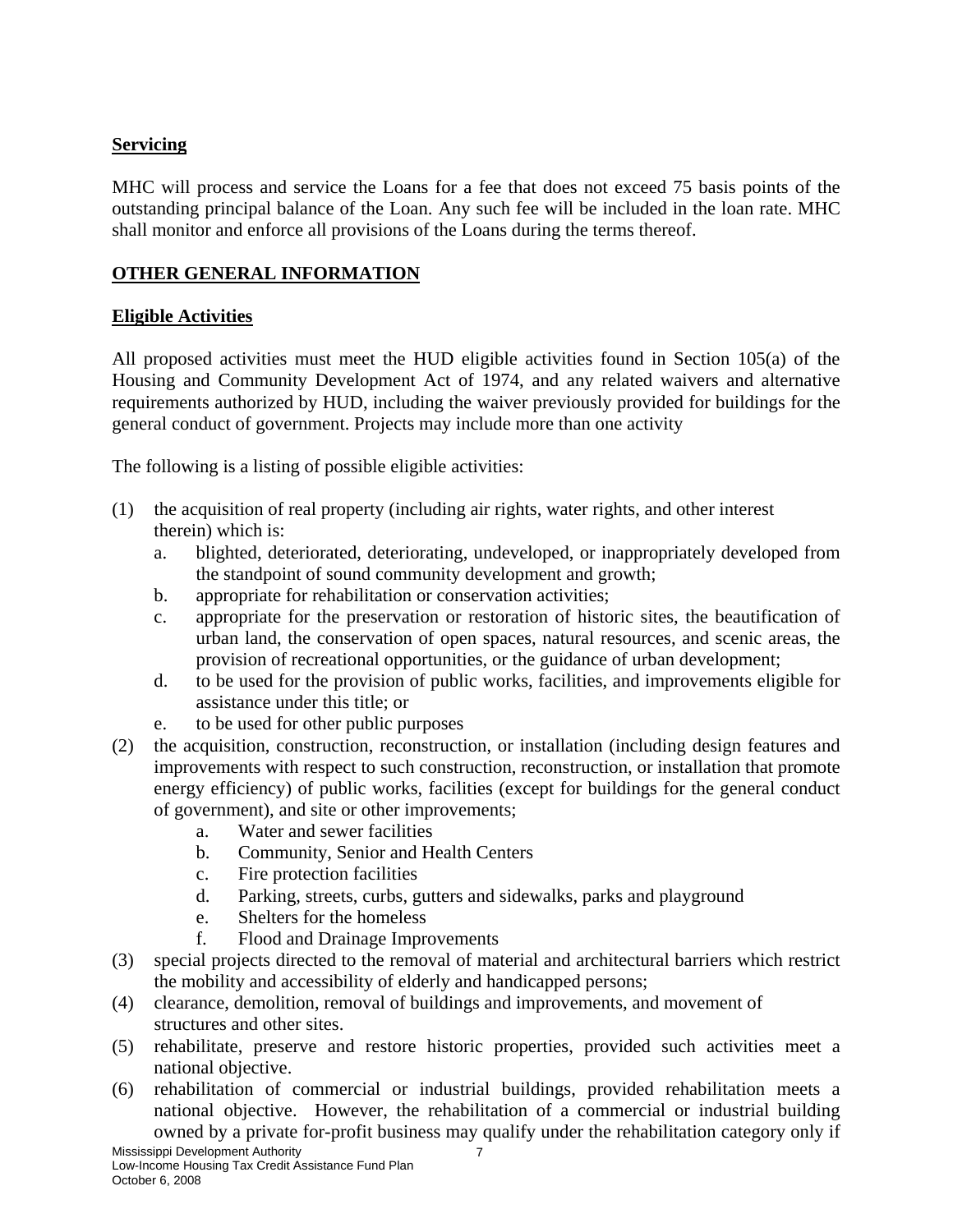the rehabilitation is limited to improvements to the exterior of the building and correction of code violations.

(7) eligible activities not listed here must be approved by MDA staff prior to project being submitted.

### **National Objectives**

This amendment is designed to be consistent with the primary objective of providing funds for local projects with activities that meet one of the following national objectives of the Housing and Community Development Act of 1974, as amended:

- Benefits to Low/Moderate Income Persons
- Slums or Blight
- Urgent Needs

### **Threshold Requirements**

- 1. The proposed activities must meet one of the three National Policy Objectives.
- 2. A letter from the applicant must accompany the application and must state that the proposed use of CDBG funds is not reimbursable by FEMA or other federal agencies. However, CDBG funds may be used to provide the match or unfunded portions for projects funded by FEMA or other Federal programs.

#### **Waivers**

The state reserves the ability to waive certain program requirements so long as HUD requirements are met.

#### **Environmental**

MDA has determined that due to the nature and design of this program, these actions are subject to an environment review. It is the intent of this program to pass the CDBG funds through to the borrowers. Therefore, the borrower will be required to hire an administrator to carry out the environmental requirements. MDA will review and certify all environmental reviews. MDA will provide technical assistance to assist in making sure the environmental requirements are met and documented as provided for in 24 CFR Part 58. MDA will be responsible for ensuring that environmental reviews are completed and approved by HUD prior to requesting a release of funds from HUD.

#### **Fair Housing**

The State has a current Analysis of Impediments (AI) to Fair Housing, which was submitted to HUD in July 2004. This study has been updated to include impacts caused by Hurricane Katrina in the lower six counties. Many of the identified impediments have been or will be addressed in Housing Action Plans. An action plan addressing each of the impediments has been forwarded to HUD for approval.

The Community Services Division of the MDA is responsible for the consolidated plan for the CDBG, HOME, and ESG programs. This division is in the planning process of statewide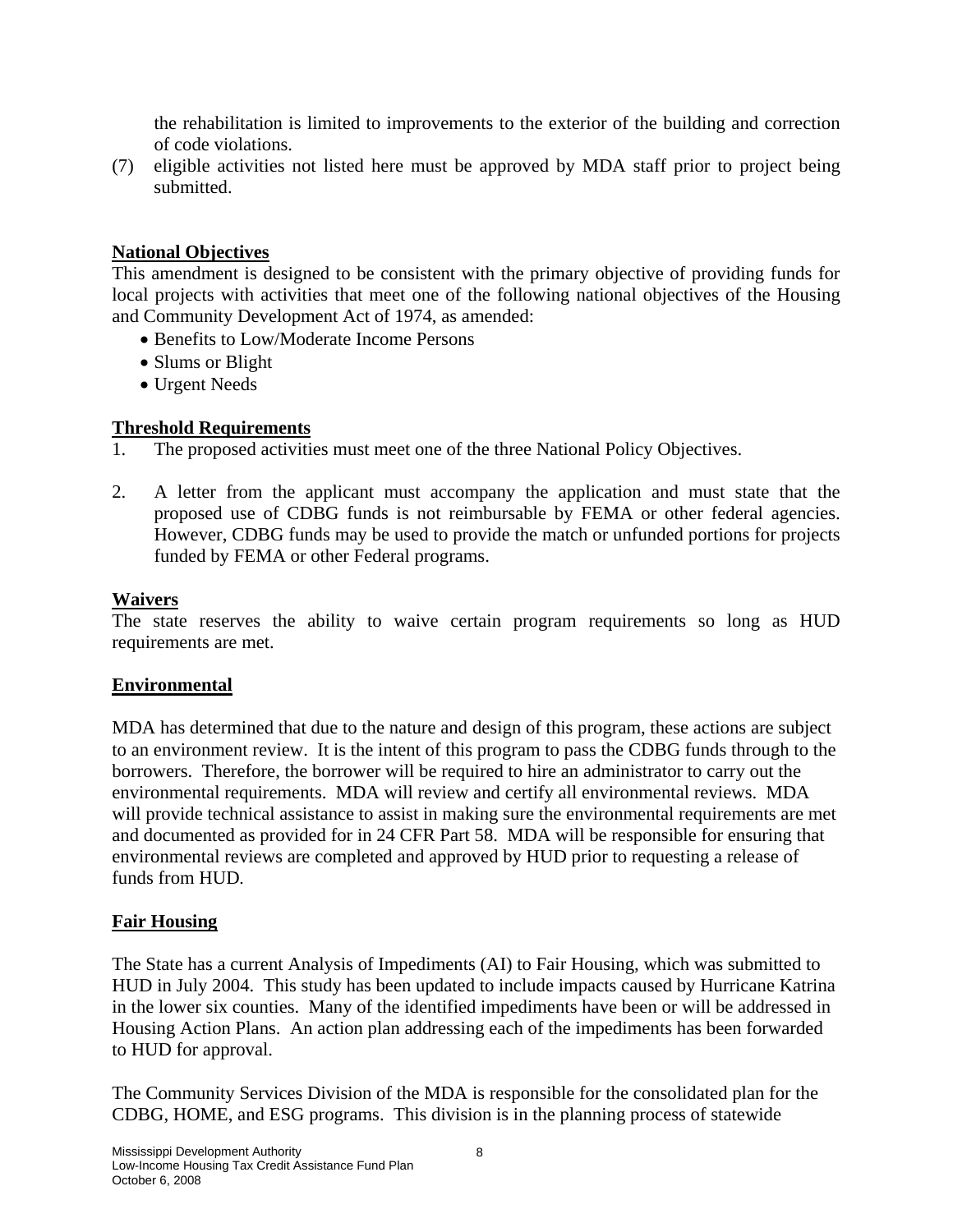impediments study. This study will include the impact of Hurricane Katrina to fair housing across the state. It is anticipated that the study will be completed no later than November 6, 2008.

The State certifies that it will affirmatively further fair housing through conducting and implementing the AI and that it will maintain records reflecting the analysis and actions taken.

### **Citizen Participant Plan**

MDA will solicit public comments on this Action Plan.

### **Program Income**

The State will receive program income based on the type of activity and/or repayment terms. The State requires that all program income be returned; however, MDA may permit the retention of program income to continue the activity from which such income is derived on a case-by-case basis. If program income is retained, it must be expended prior to requesting additional funds.

Program income returned to the State will be redistributed for eligible CDBG programs.

# **Appeals**

MDA will establish an appeals policy for applicants to appeal the award decision; compliance notifications and the demand notification for lack of plan compliance by recipient.

# **Duplication of Benefits**

Activities/projects will be approved and included in the loan agreement(s) only after documentation is provided to ensure all sources of funding have been considered in accordance with the Stafford Act. Examples of these sources may include, but are not limited to, FEMA, U.S. Corps of Engineers, and insurance proceeds.

#### **Monitoring**

MDA has a bureau dedicated to the monitoring of current and future disaster recovery programs funded with CDBG funds. This staff reports to both the Executive Director of MDA and the Governor of Mississippi. In addition, The State will require the applicant receiving funds under this amendment to enter into sub-recipient agreements with MDA. Among other provisions, these agreements will require regular progress reports, permit MDA access to grant records and sites, and require that all procurement is in accordance with State and Federal requirements. Monitoring programs have been developed and will be amended to include this program.

#### **Audit Requirements**

Funds disbursed under this program are subject to the audit requirement of the Single Audit Act of 1996 and OMB Circular A-133.

#### **Investigation and Mitigating Occurrences of Fraud, Abuse and Mismanagement**

The MDA will work with all Federal agencies to investigate and mitigate instances of fraud, abuse and/or mismanagement of any CDBG funds. The Auditor for the State of Mississippi has an investigative team assigned to investigate suspected instances of fraud.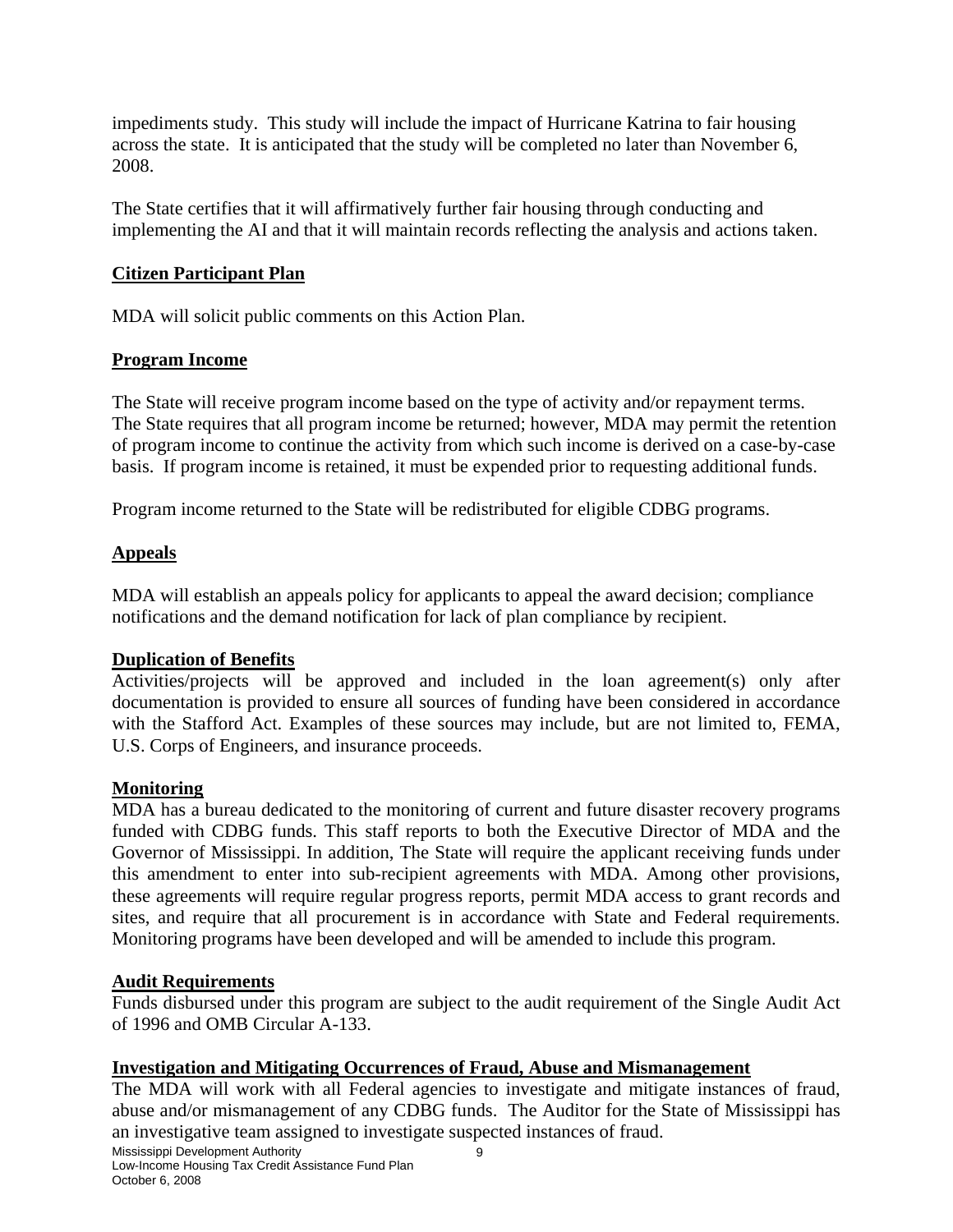The projects will flow through local governmental entities. The Mississippi State Auditor has the responsibility to audit all county governments on a yearly basis. The municipal governments are required by State law to have audits on all funds on an annual basis and must provide copies of audits to the State Auditor. The State Auditor is a state-wide elected official independent of the MDA. The MDA will make it a requirement for the audits to be sent to its offices for review on an annual basis.

#### **Complaint Referrals**

Complaints alleging a specific violation of a statutory or regulatory requirement, received by HUD at the Headquarters, Regional, or Field Office level will be forwarded to the appropriate State office for the response

#### **Substantial Amendments**

MDA recognizes that adding or deleting an activity or changing the planned beneficiaries of an activity will constitute a substantial change requiring an amendment of the action plan.

#### **Citizen Participation / Public Comment**

This proposed amendment – Amendment  $8 - was$  submitted for public comment to the website at www.mississippi.org on August 28, 2008 with the public comment period ending September 12, 2008. Written comments regarding this proposed modification could be mailed to MDA, Post Office Box 849, Jackson, MS 39205, Attention: Tax Credit Gap Funding, or sent via facsimile to (601)359-9280. Comments were also accepted online at recovery@mississippi.org.

As required by regulations, a summary of comments or reviews received (the number received is shown in parenthesis) by the September 12, 2008, deadline and MDA's responses are as follows:

• **Opposed to "maximum priority being given to housing for the poor and/or lowincome;" requests building attractions that would build tourist base. (1)**

Response – With regard to the opposition to the development of low-income housing, the program remains unchanged.

• **Request that program eligibility requirements be modified to allow "projects to qualify so long as the equity investor has not yet been admitted to the owner entity," so that developments that have obtained predevelopment loans and/or other forms of "soft" financing prior to the date of the proposed action plan will be eligible for the program. (1)**

Response – The State agrees with this comment and the plan has been modified to clarify the eligibility of projects that may have obtained predevelopment loans and/or other forms of "soft" financing. Those projects that have not closed on permanent or construction financing, including the tax credit limited partnership will be eligible for the program.

• **Request that plan be modified to "allow equity closings for eligible projects on or before [December 31, 2008], even if funds from the plan have not been distributed;" and that MDA provide a pre-2009 firm commitment to provide funds. (1)**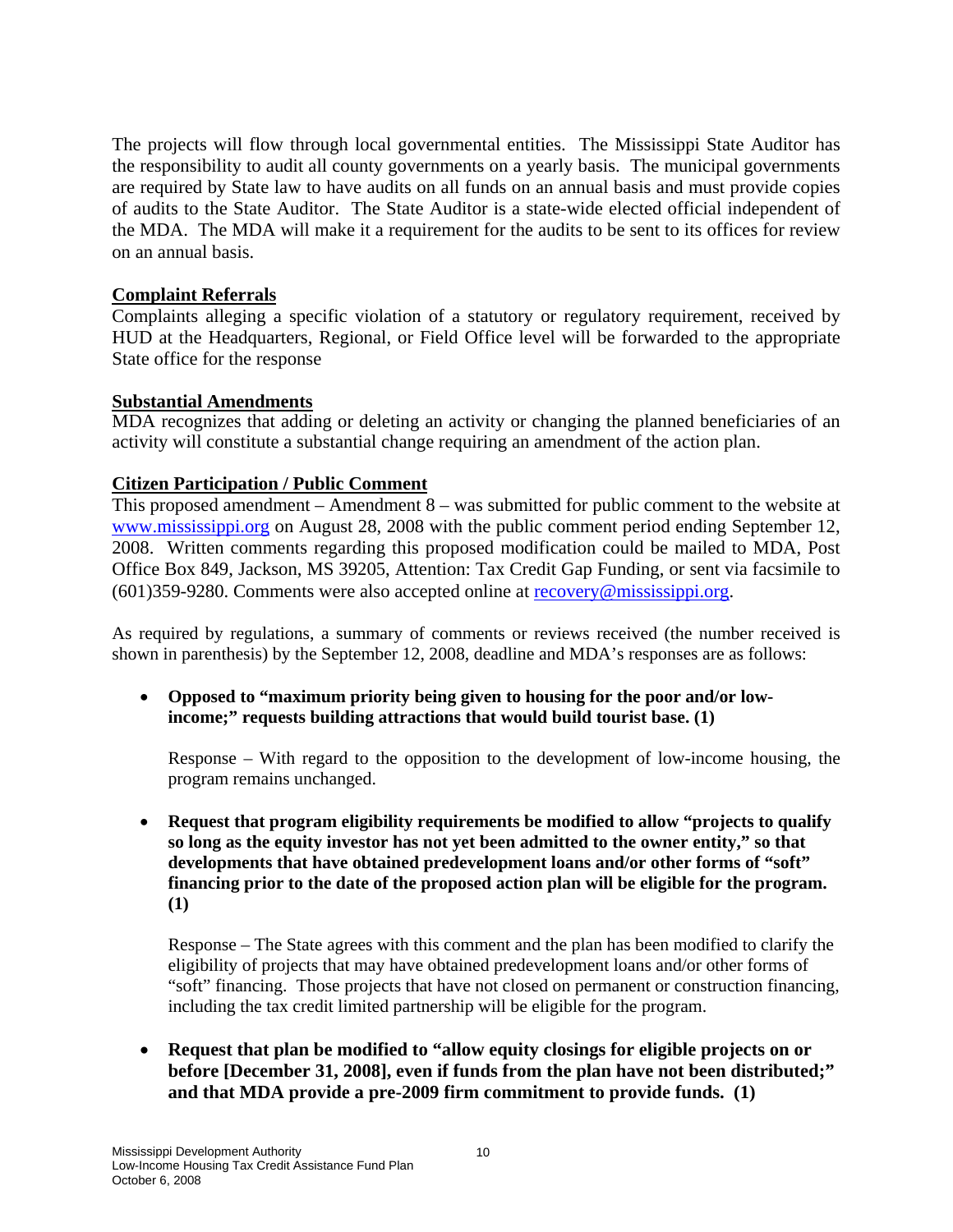Response – With regard to allowing equity closings prior to December 31, 2008, the program remains unchanged. No funds may be committed for construction until an environmental review is completed. Projects may proceed to equity closings once environmental clearance is provided.

#### • **Request that the loan remains unsecured (1)**

Response – With regard to the request that the loan be unsecured, the program remains unchanged.

#### • **Request that "the loans bear interest at a rate not to exceed 1%, accruing annually." (2)**

Response – The State agrees with this comment and the plan has been modified accordingly. The loans will bear a total interest at a rate of 1.75%, which includes an interest rate of 1% and a loan service fee of 75 basis points.

### • **Typographical error with respect to the maximum points available (1)**

Response – The State agrees with this comment and the plan has been modified accordingly.

#### • **Establish a 9/1/2008 date for program eligibility to "encourage projects that are near financial closing to move forward without delaying the construction start date and avoid missing the place in service deadlines established by MHC." (1)**

Response – With regard to establishing a date for program eligibility, the program remains unchanged. The scoring system as outlined in the plan awards points for the applicant's readiness to proceed with construction.

#### • **Modify the application scoring to award points to projects that "have used bridge financing to preserve their original tax credit financing commitment from the investor;" "have documented 10% increase in construction costs;" include the construction of public housing units; and "have completed the environmental review process and are in a better position to close on the Credit Gap funding in a timely manner."(1)**

Response – With regard to modifying the application scoring system, the program remains unchanged. The Action Plan contains a provision that, at the sole discretion of the MDA, "funds may be awarded to projects that have less than 140 points (to the extent of funds available)" after other awards have been made.

#### • **Modify the Loan Amount calculation by removing item (ii), "the sum if \$.075 of every Credit dollar originally allocated to the Project," from consideration. (2)**

Response – With regard to modifying the loan amount calculation, the program remains unchanged. The Action Plan contains a provision for the State to "increase the maximum loan amount on a case by case basis and may waive the maximum amount." In addition, the